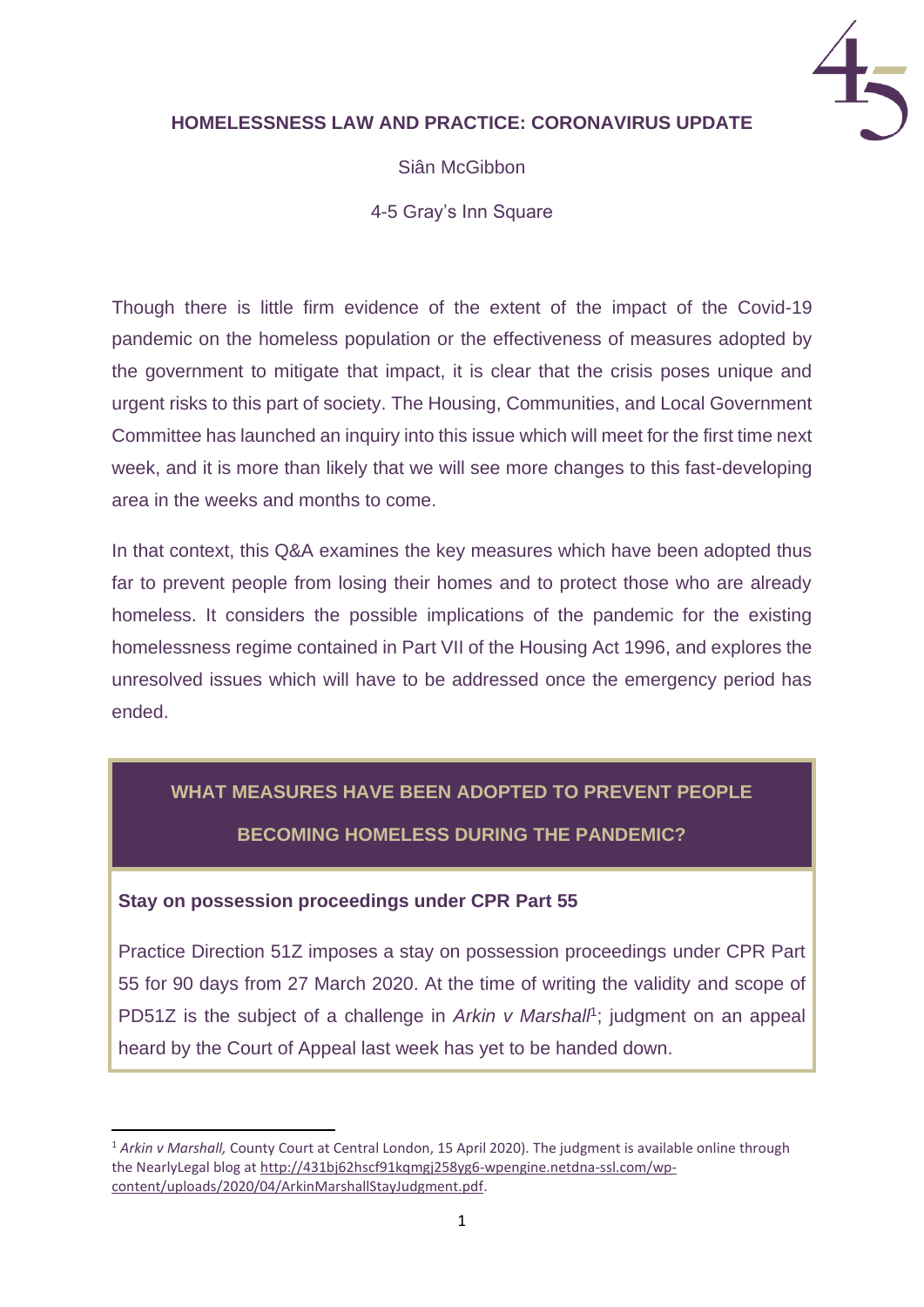

### **Extension of the notice period for possession**

Section 81 (read together with Schedule 29) of the Coronavirus Act 2020 requires landlords to give at least three months notice before seeking possession. This requirement will remain in force until at least 30 September 2020.

### **Extension of the Pre-Action Protocol for Possession Claims**

On 18 March the government announced it is planning to widen the 'pre-action protocol' on possession proceedings, to include private renters and to strengthen its remit<sup>2</sup>. Although it is unclear exactly what the fortified Protocol will entail, the government has said that the objective is to 'support the necessary engagement between landlords and tenants to resolve disputes' and require landlords to 'reach out to tenants to understand the financial position they are in'.

### **Mortgage holidays for owner occupiers and buy-to-let landlords**

The Financial Conduct Authority ('FCA') has issued guidance to lenders advising them to operate three month mortgage payment holidays for owner occupiers and buy-to-let landlords who are 'experiencing or reasonably expect to experience payment difficulties because of coronavirus<sup>'3</sup>. The hope appears to be that the holiday will enable buy-to-let landlords to offer their tenants greater flexibility than might otherwise have been possible, though there is as yet no requirement for such landlords to pass on any benefits derived from the mortgage holiday to their tenants.

#### **Increase to housing benefit and universal credit**

The government has announced an increase to housing benefit and universal credit such that the Local Housing Allowance ('LHA') will cover 'at least 30% of market rents' within a Broad Rental Market Area, implemented by the Social Security (Coronavirus) (Further Measures) Regulations 2020<sup>4</sup> . Though a welcome step in the

<sup>&</sup>lt;sup>2</sup> UK Government Press Release, 'Complete ban on evictions and additional protections for renters' (18 March 2020). Available online[: https://www.gov.uk/government/news/complete-ban-on-evictions-and-additional](https://www.gov.uk/government/news/complete-ban-on-evictions-and-additional-protection-for-renters)[protection-for-renters.](https://www.gov.uk/government/news/complete-ban-on-evictions-and-additional-protection-for-renters)

<sup>3</sup> Financial Conduct Authority, *Mortgages and coronavirus: our guidance for firms* (Issued 20 March 2020, updated 25 March 2020).

<sup>4</sup> SI 2020/371.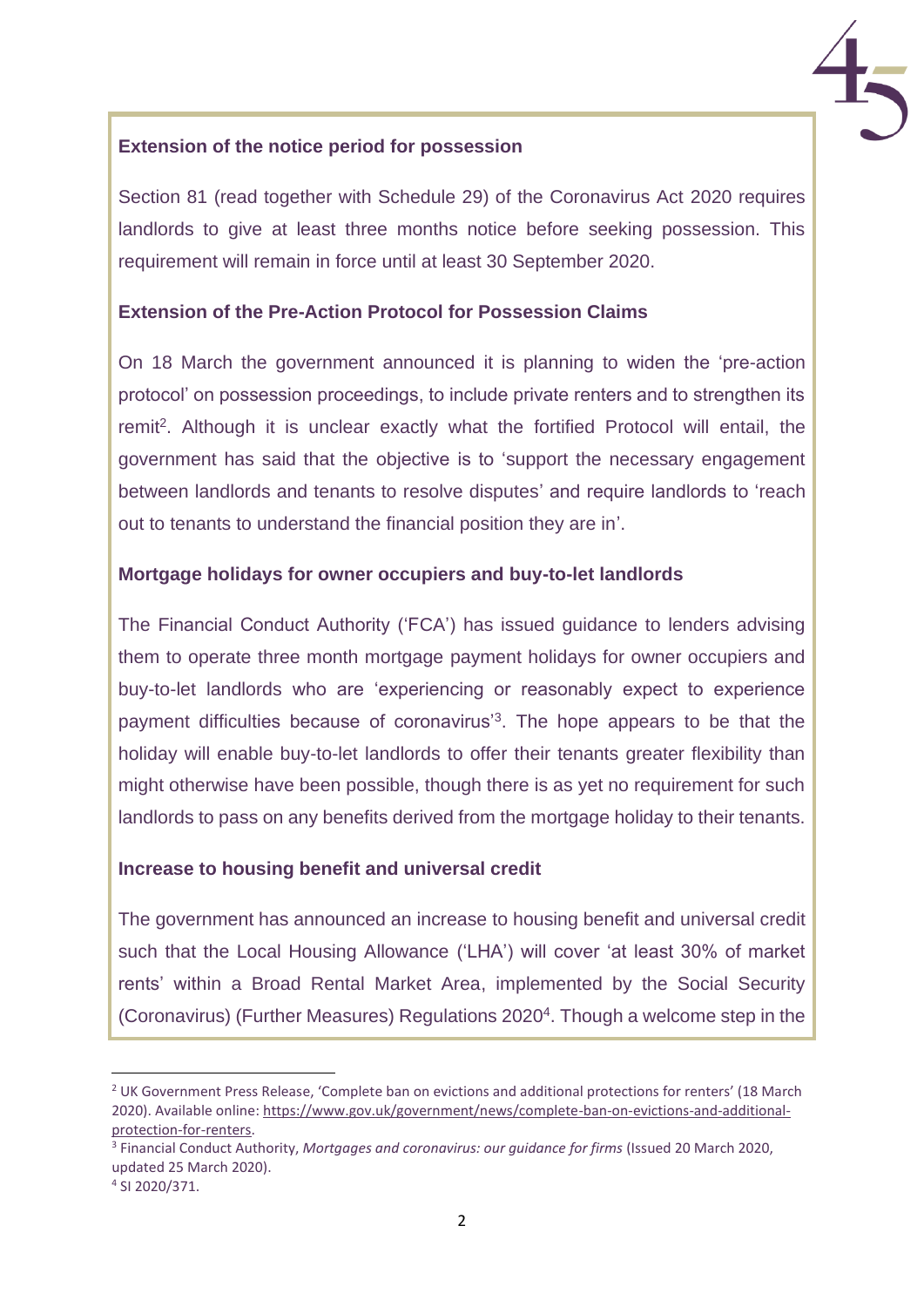right direction, this measure has been widely criticised as being insufficient: the Commons Library Briefing Paper on 'Coronavirus: Housing Support' acknowledges that there are calls to go further and increase the LHA to cover the median of market rents. The question of how rent arrears accumulated during the emeregency period and/ or as a result of the pandemic will be treated once the lockdown ends and the 90 day stay under PD51Z expires has yet to be resolved.

# **WHAT MEASURES HAVE BEEN ADOPTED TO PROTECT THOSE WHO ARE HOMELESS DURING THE PANDEMIC?**

Those who are street homeless are likely to face real difficulties in complying with the government's advice on social distancing and self-isolation; this is acknowledged by the fact that the homeless are exempt from restrictions on movement which apply to the rest of the population<sup>5</sup>.

In a letter of 26 March 2020, Minister for Local Government and Homelessness Luke Hall MP called on local authorities to take steps to ensure that 'rough sleepers and other vulnerable homeless are supported into appropriate accommodation by the end of the week'. To this end, he directed that authorities should take the following programme of actions:

- 1. Convene a 'local co-ordination cell' to plan and manage the response to COVID and rough sleeping. This should bring together those within the authority with responsibility for housing, social care, and public health, as well as local NHS partners, and should report to wider local COVID structures.
- 2. Seek to stop homeless people from congregating in facilities where there is a higher risk of transmission (such as day centres and street encampments).
- 3. Urgently procure accommodation to be provided to those who are street homeless. The letter promises that the Ministry of Housing, Communities, and Local Government will assist authorities which are struggling to secure sufficient units.

<sup>5</sup> Health Protection (Coronavirus, Restrictions) (England) Regulations 2020, regulations 6(1) and 6(4).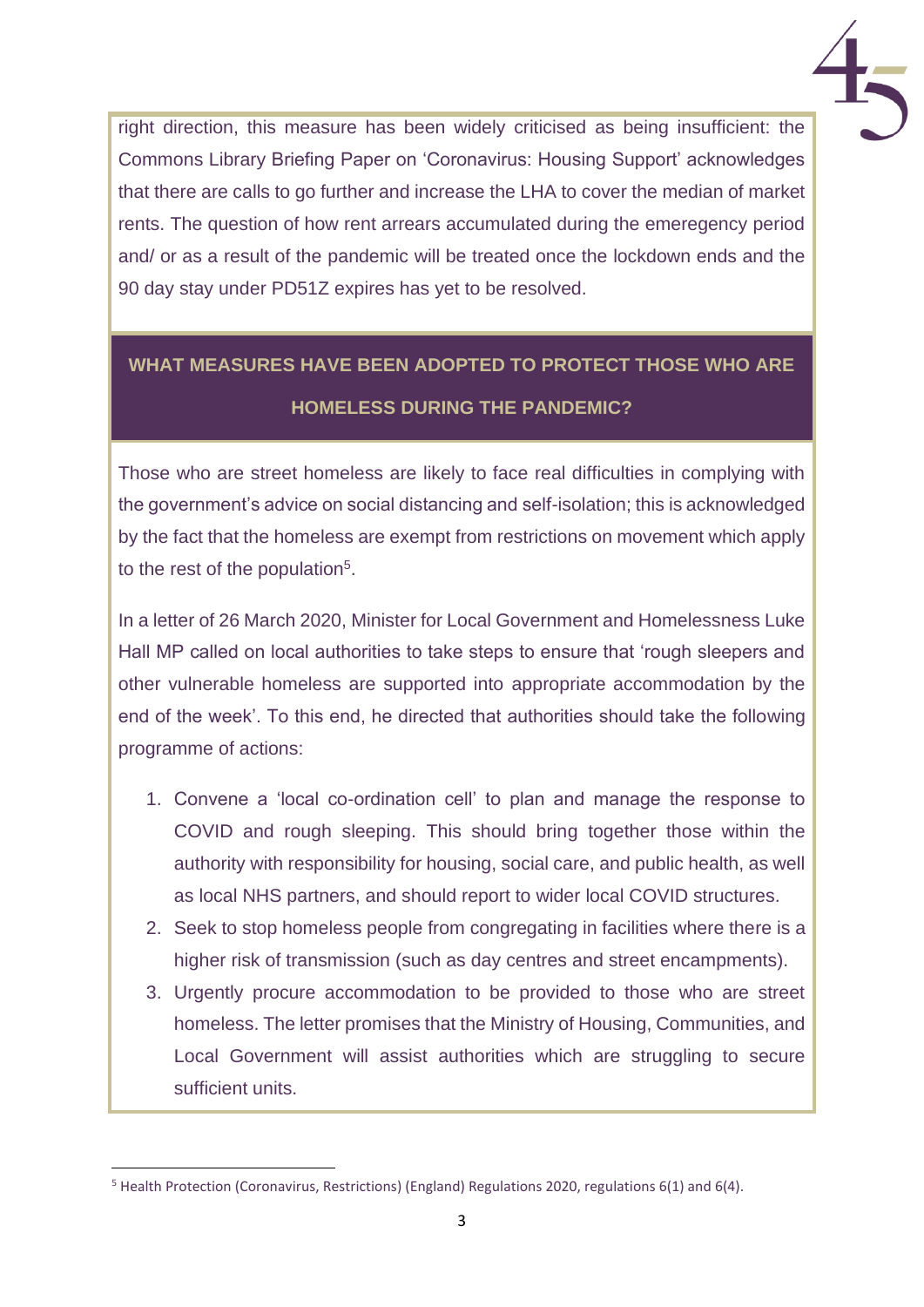- 4. Triage people into groups with: syptoms of Covid-19; no symptoms but preexisting conditions which are known to be risk factors for Covid-19; those with neither of the above.
- 5. Ensure that 'social care basics' such as food and care reach those in selfcontained accommodation who need it;
- 6. Where possible, separate people with significant drug and alcohol needs from those without.

Neither the letter nor any other legislation or guidance introduced in response to the crisis elaborates on what power the authority might exercise to provide the emergency accommodation which seems to be envisaged, nor is any light shed on what will happen to the people thus accommodated at the end of the emergency period. Indeed, the letter acknowledges that the approach is very much to act quickly and worry about the details later, quoting Dame Louise Casey (who has been charged with leading the government's response to Covid-19 and rough sleeping) as saying that 'It won't be perfect, but all of us together will do our best'. This is of course hard to criticise given the scale and urgency of the challenge posed by the pandemic; however, there will inevitably be a need for unravelling when the crisis is over which may well be made more difficult by the lack of clarity at this stage. It is also significant, and arguably concerning, that the programme outlined above is not supported by any statutory measures whatsoever; this will potentially make it difficult to hold authorities to account for any failure to implement the strategy effectively and fairly.

To support the strategy outlined above the government has made £3.2 million in emergency funding available to local authorities to support rough sleepers and vulnerable homeless people into alternative accommodation. There are scant details as yet as to how this is being spent, though authorities are being encouraged to make use of third party accommodation to comply with the Minister's request. To facilitate this, accommodation providers who would otherwise have been required to close pursuant to restrictions imposed by the Health Protection (Coronavirus, Restrictions) Regulations 2020 are permitted to remain open<sup>6</sup>. The Guidance for Social Landlords also indicates that although there is a general recommendation that moving home should be avoided unless essential, transfers will be regarded as being

<sup>6</sup> Health Protection (Coronavirus, Restrictions) Regulations 2020, regulations 5(4)(b), 5(6)(c), and 5(7).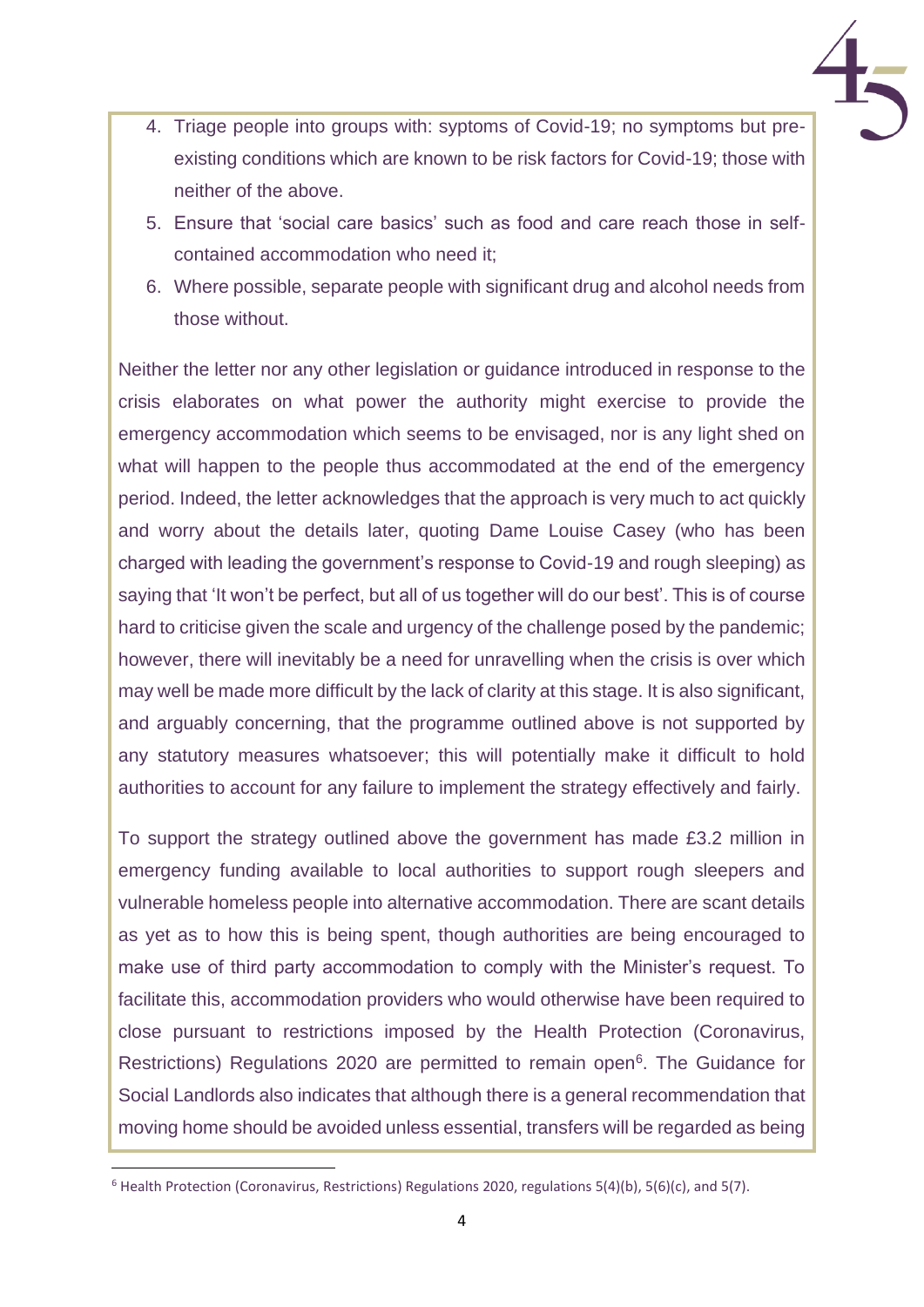in the public interest where necessary to move a tenant on from temporary accommodation.

# **WHAT ARE THE IMPLICATIONS OF THE PANDEMIC FOR THE APPLICATION OF THE ESTABLISHED REGIME GOVERNING HOMELESSNESS APPLICATIONS?**

The temporary safety measures outlined above do not mean that an authority may refuse to accept a homelessness application; the regime contained in Part VII Housing Act 1996 (hereafter 'HA 1996') continues to operate as before. However, the pandemic is likely to have a number of implications for the application of that legal regime.

### **The homelessness relief duty**

Although the Minister for Local Government and Homelessness has not specified what power authorities should exercise to provide accommodation pursuant to his emergency request, one possibility is that the relief duty contained in section 189B HA 1996 might be used. Under this section an authority is required to take 'reasonable steps' to help an applicant who is homeless and eligible to secure that accommodation becomes available for their occupation for at least six months. Though these 'reasonable steps to help to secure' does not entail an obligation to provide accommodation, an authority has a power to provide accommodation as part of the discharge of their relief duty in appropriate cases<sup>7</sup>.

### **Priority need**

Perhaps most obviously, the pandemic is likely to have implications for assessment of those in priority need for the purposes of section 189 HA 1996. Section 189(1)(c) provides that a person has priority need for accommodation if he/ she 'is vulnerable as a result of old age, mental illness or handicap or physical disability or other special reason'. It is well established that 'vulnerable' in this context means 'more vulnerable

<sup>&</sup>lt;sup>7</sup> Section 205(3) Housing Act 1996.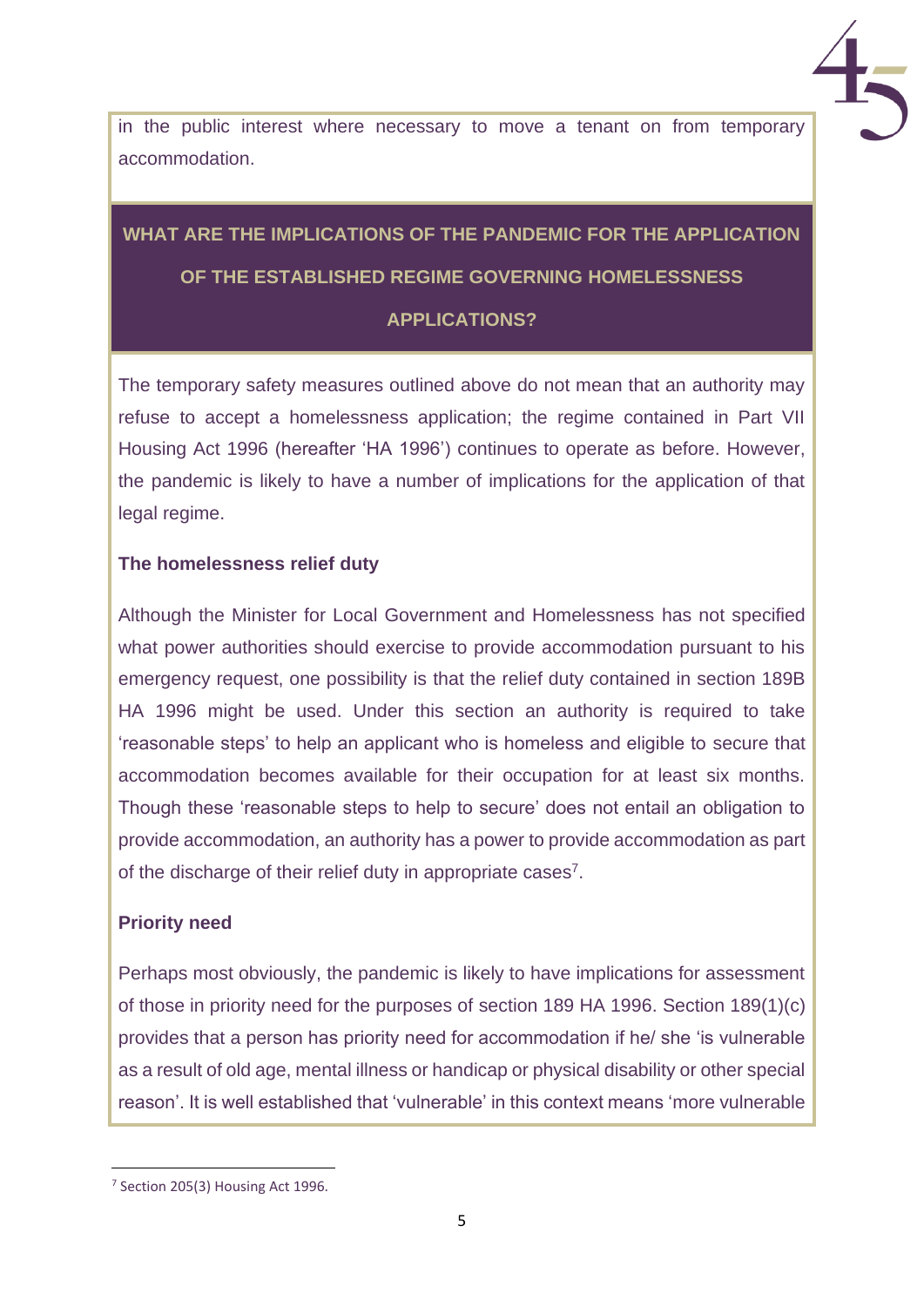than an ordinary person if made homeless'<sup>8</sup>. An argument for priority need based on the applicant's vulnerability is likely to be strengthened where the applicant is particularly at risk from Covid-19, either because they are aged 70 or over, or because they have one or more of the underlying health conditions which have been identified as increasing the risk of a serious outcome of a Covid-19 infection.

Under section 189(1)(d), a person has priority need where they are 'homeless or threatened with homelessness as a result of an emergency such as flood, fire, or other disaster'. On first reading of this provision, there might appear to be an argument that a person who loses their home as a result of the coronavirus pandemic has priority need on this basis. The weight of authority is unhelpful to this argument, however. In *R v Bristol City Council ex parte Bradic<sup>9</sup>* , the leading case considering the interpretation of the phrase 'an emergency such a flood, fire, or other disaster', Roch LJ giving the lead judgment of the Court of Appeal suggested that 'the line is to be drawn so as to embace all emergencies which consist of physical damage to the accommodation' (though this arguably did not form part of the *ratio* of the case, and the other judges framed their reasoning subtly differently, with Hobhouse J suggesting that a 'supervening event of some scale which has the consequence of rendering the person homeless' is required and Nourse LJ emphasising the need for the disaster relied upon to be 'of the same kind as' a flood or fire).

A further change which appears to have been inspired by, though it is not specific to, the pandemic is that domestic abuse victims will be regarded as being in priority need for the purpose of Part VII<sup>10</sup>. The government has announced that the Domestic Abuse Bill will be amended to implement this welcome change.

### **Reasonableness of continued occupation**

Section 177(2) HA 1996 provides that in determining whether it is reasonable for a person to continue to occupy accommodation, a local authority may have regard 'to the general circumstances prevailing in relation to housing within its district'.

 $9$  (1995) 27 HLR 584. The case in fact considered the construction of section 59(1)(d) Housing Act 1985, which was the predecessor to section 189(1)(d) Housing Act 1996 and was framed in identical terms.

<sup>8</sup> *Hotak v Southwark LBC* [2016] AC 811.

<sup>&</sup>lt;sup>10</sup> Announced by Local Government Secretary Robert Jenrick speaking at the government's daily coronavirus briefing on 2 May 2020.